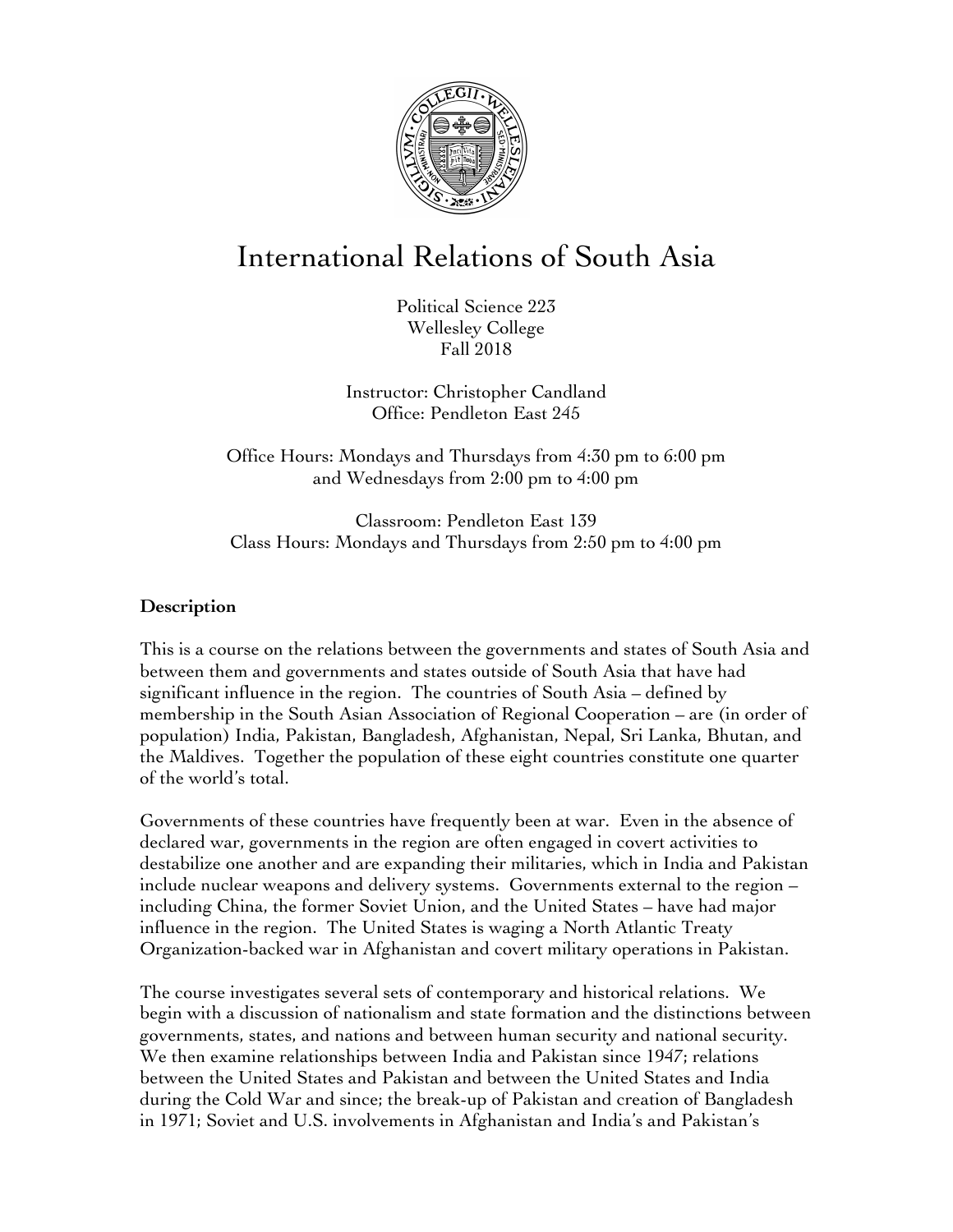relations with Afghanistan since 1973, when the monarchy was deposed; the development of nuclear weapons in India and Pakistan; India's very differing relations with Bangladesh, Bhutan, Nepal, Sri Lanka; and contemporary Indian and Pakistani government dialogues and non-governmental peace initiatives.

This course complements Politics of South Asia (POL2 211), which focuses on the domestic politics of the region. POL2 211 is not a prerequisite for International Relations of South Asia (POL3 223). Nor is POL3 223 a prerequisite for POL2 211.

## **Objectives**

We have twin learning objectives. We aim to become knowledgeable of the historical and contemporary relations of governments and states of South Asia. We also aim to understand methods in analysis of international relations.

## **Reading**

All readings are available on the Sakai course conference, except those that are available through links provided on the electronic copy of this syllabus (on Sakai) and the two books below. These are on reserve at Clapp Library. I would be happy to lend to you a copy of either of these.

Mohsin Hamid, *The Reluctant Fundamentalist*, Orlando: Harcourt, 2007 Khushwant Singh, *Train to Pakistan*, New York: Grove Press, 1956

## **Requirements**

This course requires a high level of engagement and a substantial commitment of time. The course requires much reading, frequent writing, out-of-class video viewing, and pod-cast listening. Students are to prepare for and be involved in class discussion. I might call on students to answer questions in class. The course also requires your flexibility. As the course covers a region undergoing significant change, new assignments are likely to be made and other assignments are likely to be changed during the semester.

Students are to write responses to study questions about the reading and post these responses to the course conference by 9 pm the day before the class in which we discuss the reading. These responses are required and will be used to help evaluate course participation.

The graded assignments are (1) informed participation in each of the four round-table discussions; (2) a mid-term paper of no more than 1,500 words (approximately 6 pages double-spaced); and (3) a final paper of no more than 3,500 words (approximately 14 pages double-spaced). A one-page proposal describing your final paper project is due by the end of the day on Tuesday, November 20. Please follow the five-part guideline below in writing your proposal and your final paper.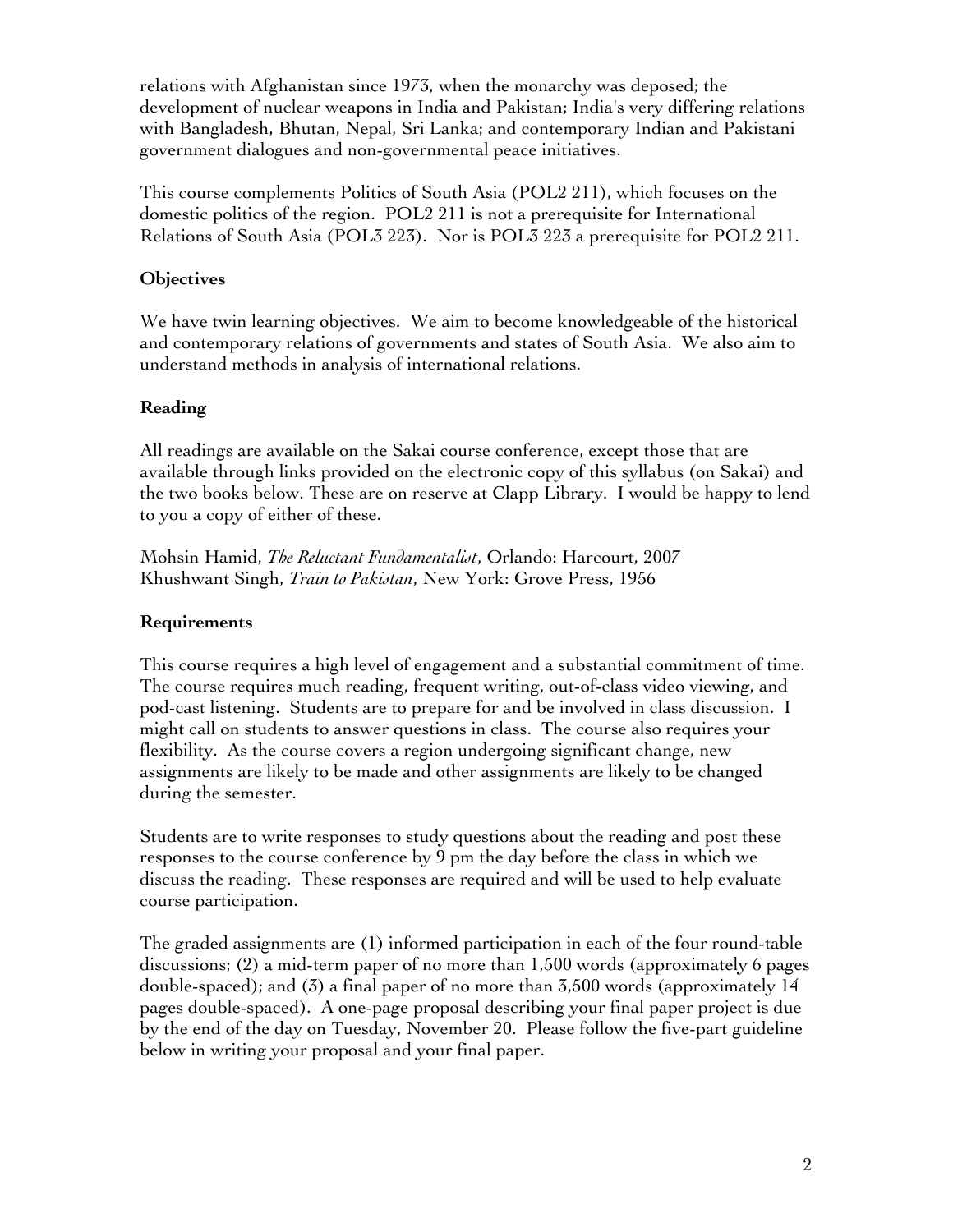Roundtable discussions require research so that you can speak on behalf of an individual at a significant juncture in South Asia's international relations. Sarah Moazeni, the Research and Instruction Librarian for the Middle East and South Asia, will meet with the class in Clapp 131, on Thursday, October 11, to show you how to locate primary material for the roundtable discussions.

The final paper must be based on an approved description of the question that the paper will address and the approach that the paper will take. Sarah Moazeni will meet with the class in Clapp 131, on Monday, November 26, to show you research tools that you might want to use for your final papers.

## **Class Participation**

I will not evaluate your class participation by quantity of comments. I know that different people have different propensities to speak in class. I do expect attendance at all classes and evidence of thoughtful reflection (e.g., by comments in office hours, on the Sakai conference) on class discussion.

## **Grades and Deadlines**

Informed participation in the four round-table discussions is worth 10 percent of the final grade; informed class participation overall is worth 25 percent; the mid-term paper is worth 25 percent; and the final paper is worth 40 percent.

I will accept late work but will lower grades, by one third of a letter grade for every 24 hours after the deadline. (There is no penalty for a submission fewer than 24 hours after the deadline.) Extensions are granted if a medical professional or a student dean informs me of an illness or emergency.

## **Research Assistance**

Sarah Moazeni is the Research and Instruction Librarian for the Middle East and South Asia. You are to meet with her twice in Clapp 131, on Thursday, October 11, when she will show you how to locate primary material for the roundtable discussions, and on Monday, November 26, when she will show you how to use research tools for your final papers.

## **The Sakai Course Conference**

The Sakai course conference is private. Nobody other than registered students and the instructor can see the content or posts. Do let me know if you have any trouble accessing or using the Sakai course conference.

Each topic is numbered to correspond to the class number found in this syllabus. Please note that the space allowance for the short description below each topic does not permit me in every case to give all of the study questions for that class. In such cases, I have used " ... " to indicate that there is more. The complete set of study questions appears below.

I customized the Sakai course conference so that you can delete and edit your own posts.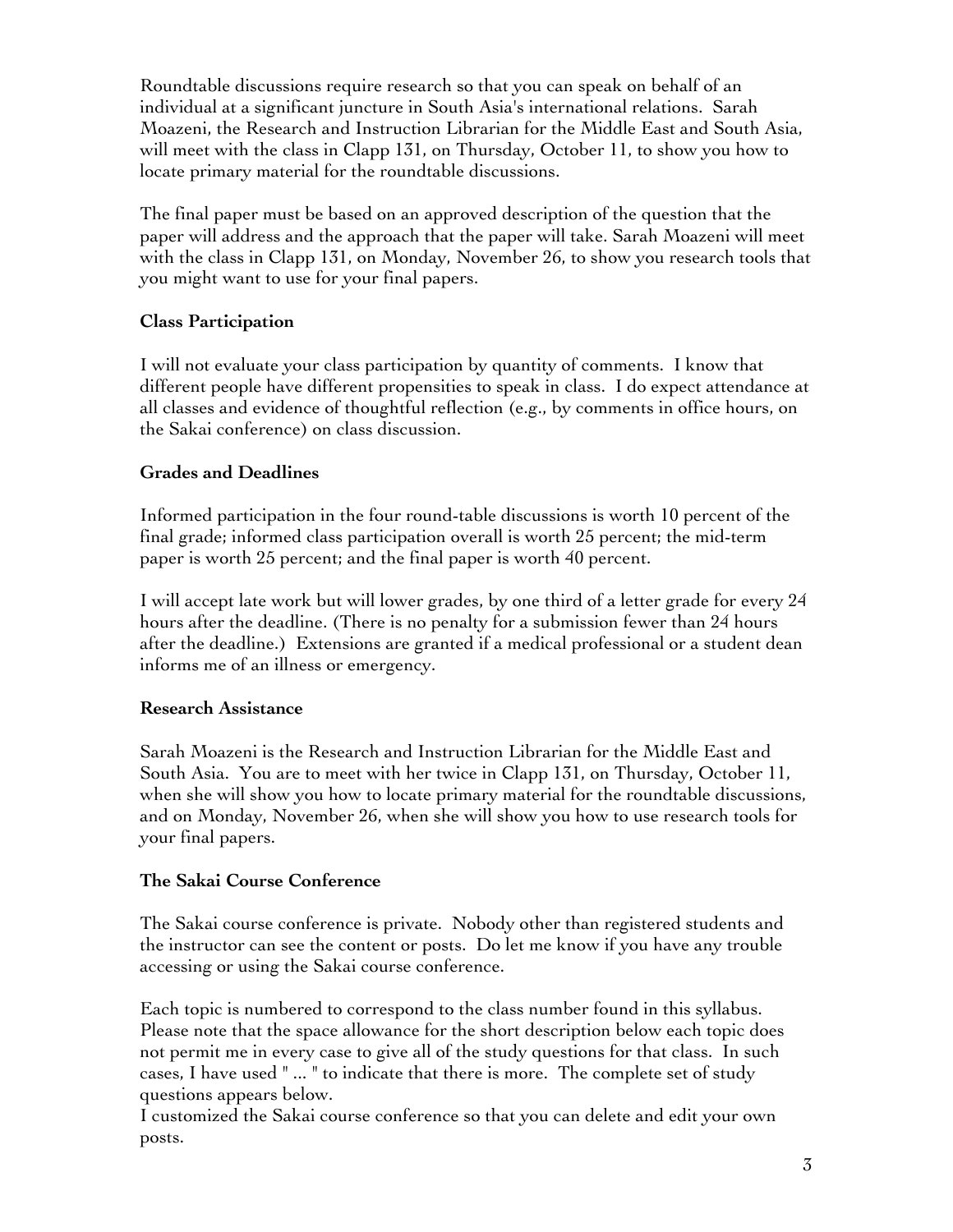## **Class Tutors**

The course has two public speaking tutors, Adwoa Antwi (who goes by Difie) and Katherine Thomas. You are encouraged to consult with the tutors and required to meet with one tutor for at least 30 minutes before October 5, the last day of classes before the fall break. The objective is to ensure that you are as confident as possible in making comments in class and in speaking in the roundtable discussions.

## **Electronic Devices**

I would like you to refrain from using laptop computers or other electronic devices during class. I would like you to look at the person who is speaking, and to be looked at when you are speaking. Please do let me know if, for any reason, you need to use electronic devices.

## **Authorship**

The writing that you submit must be your original work. I do encourage you to seek assistance with your thinking and writing. You are permitted to ask others to read drafts of your work and to make suggestions related to content and even to grammar and style. But you are not permitted to ask for assistance with grammar and style from professional copy editors or to allow anyone to edit your writing for you (e.g., to send comments that can be accepted or declined electronically using "Track Changes").

## **Plagiarism**

Your ideas and words exist because of your efforts. Others' ideas and words exist because of others' efforts. Representing another's ideas or words as your own is a form of theft, even if those ideas and words are not published and even if you are only paraphrasing rather than quoting. Please note the origins of your ideas and words. Carefully citing all sources in your writing protects you from plagiarism. Carefully citing all sources also impresses your reader with the research and authority that you bring to your subject.

## **Bibliography**

Do please consult the bibliography below. In addition to full references for the assigned reading, the bibliography includes other valuable works related to political logic and persuasion, some of which have links to the texts.

## **Accommodations**

If you might be eligible for accommodations, I encourage you to consult with James Wice, Director of Disability Services (x2434), and to inform me of your requirements within the first three weeks of the semester.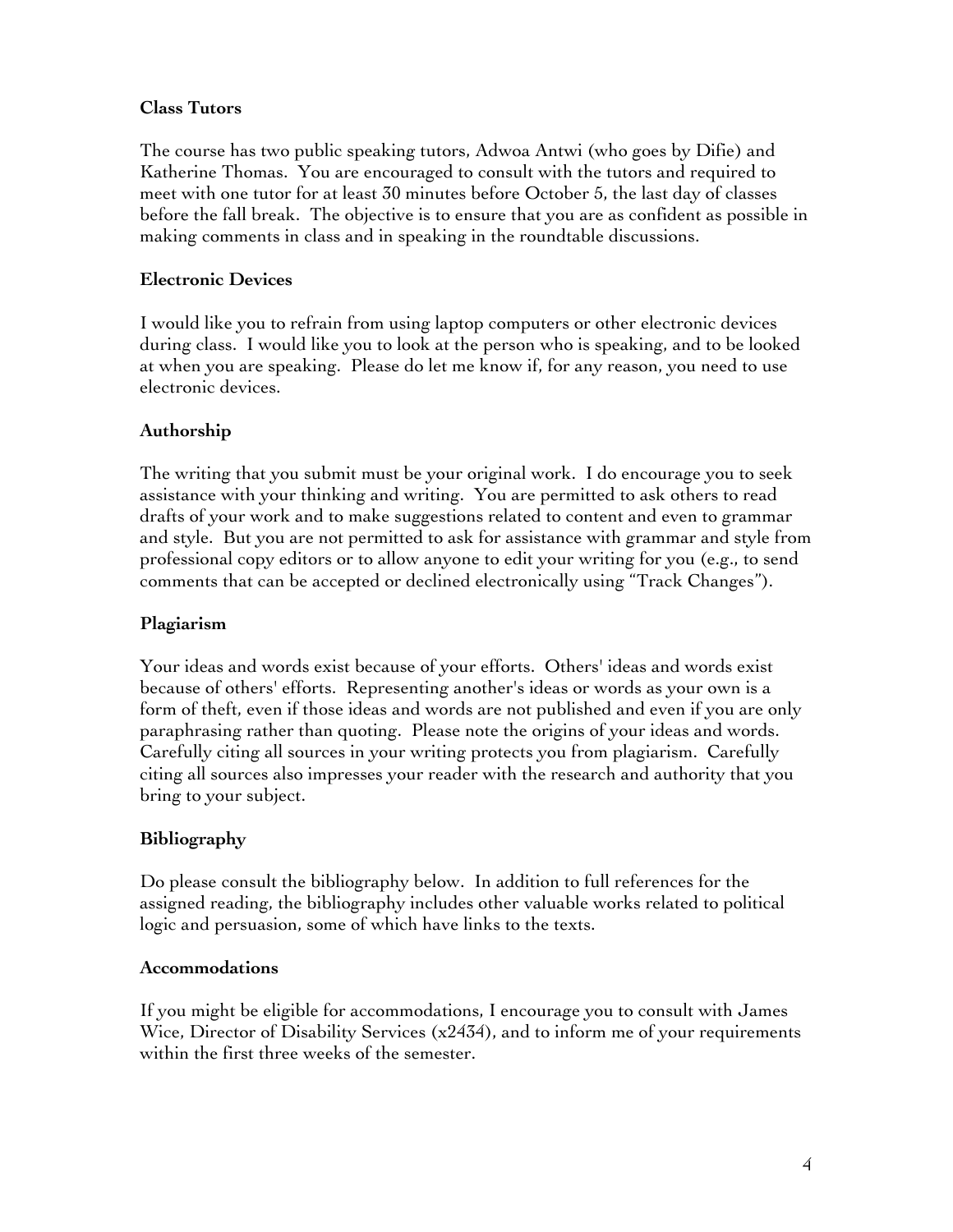# **Holidays**

Please let me know if you observe holidays for which we should make accommodations.

# **Major Assignment Dates**

| mid-term paper proposal | by 9 pm on Tuesday, October 16   |
|-------------------------|----------------------------------|
| mid-term paper          | by 9 pm on Tuesday, October 30   |
| final paper proposal    | by 9 pm on Tuesday, November 20  |
| final paper             | by 4 pm on Thursday, December 20 |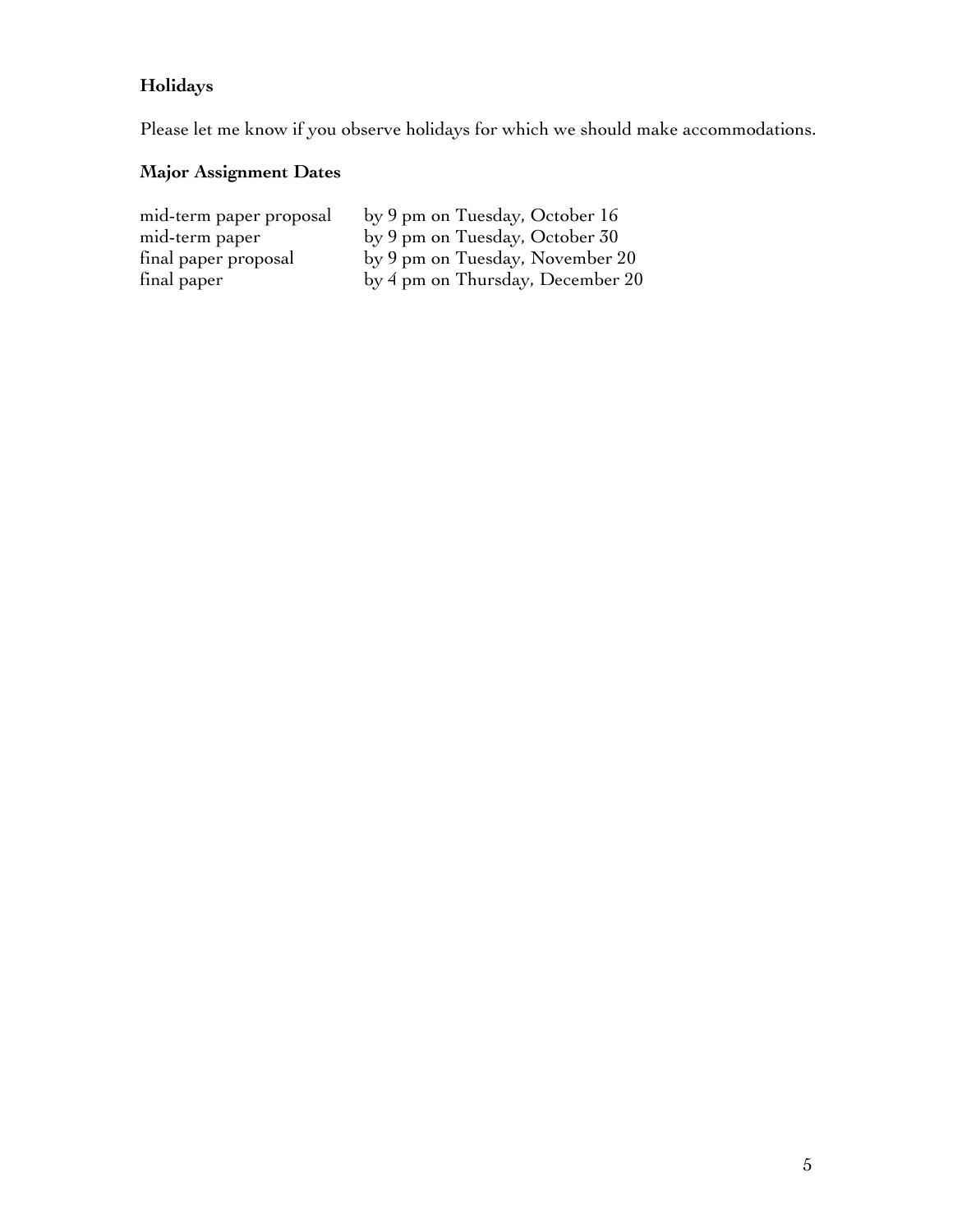#### SCHEDULE

This course covers a region undergoing political change. Your interests in the region are likely to change and deepen. Accordingly, I might adjust the schedule and or change reading.

Thursday, September 6, 2018 1. **Introduction to Course** objectives, overview, introductions, and response forms

Monday, September 10, 2018 2. **Nationalism and State Formation**  and introductions (continued)

- view: Eqbal Ahmed, "Stories My Country Told Me" (56 minutes) available on the Sakai course conference in the Resources folder at Access Video E-Reserves
- read: Christopher Candland, "What is the Good of Government? A Note in Preparation for Reading Tagore on Nationalism" (Candland 2017 1-7) Rabindranath Tagore "Nationalism in the West" (Tagore 1917: 13-61) available here

Study Questions: What, according to Tagore, are the two meanings of "Nation"? What does Tagore mean when he writes that "the Nation is the greatest evil unto the Nation"?

Thursday, September 13, 2018 3. **The Nation: Imagined, Invented, Defensive, and Strategic** and introductions (continued)

> Benedict Anderson "Imagined Communities" (Anderson in Hutchinson and Smith 1994: 89-96)

> Tom Nairn, "The Maladies of Development" (Nairn in Hutchinson and Smith 1994: 70-76)

Eric Hobsbawm, "The Nation as Invented Tradition" (Hobsbawm in Hutchinson and Smith 1994: 76-83)

Paul Brass, "Elite Competition and Nation Formation" (Brass in Hutchinson and Smith 1994: 83-89)

Ernst Haas "What is Nationalism and Why Should We Study it?" (Haas 1986: 707-744)

Study Question: What are the major explanations for the rise of national consciousness?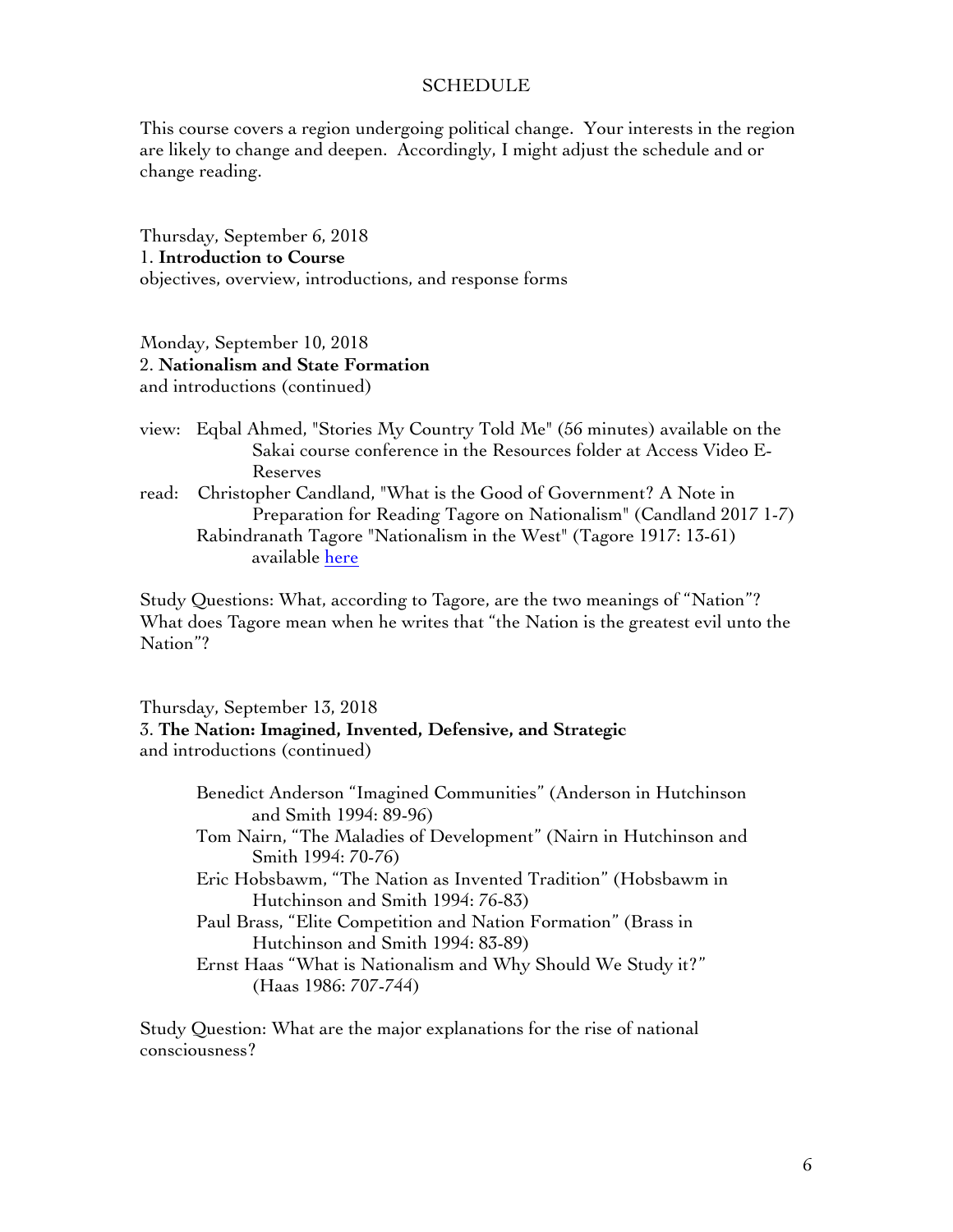Monday, September 17, 2018 4. **Government, State, Nation, and National Security**

view: Dwight Eisenhower, "Farewell Address" (1961: 15:45 minutes) available here read: John Hall, "The State" (Hall in Krieger 2003: 878-883) available here Charles Tilly, "War Making and State Making as Organized Crime" (in Evans 1985: 169-186) James Scott, "Introduction" (Scott 1998: 1-8)

Study Questions: (1) What are the differences between a nation, a government, and a state? (2) What is the relationship between the state and violence? (3) To whose security does "national security" refer?

Thursday, September 20, 2018 5. **India - Pakistan (1940 - 1947)**

read: All India Muslim League "The Lahore Resolution" (AIML 1940: 1) Khushwant Singh, *Train to Pakistan* (Singh 1954) Sadat Hasan Manto "Toba Tek Singh" (1955: 1-5) available here Urvashi Butalia "Blood" (Butalia 1997: 13-22)

Study Question: How was the nation of Pakistan imagined between 1940 and 1947? What was missing from this imagining?

Monday, September 24, 2018 6. **Roundtable Discussion** (1) **on the Partition of India and Creation of Pakistan**

Mohandas Gandhi, former President of the Indian National Congress Mohammad Ali Jinnah, President of the All India Muslim League Abul Ala Maududi, Amir of the Jamaati Islami Louis Mountbatten, Vice-Roy and Governor General of India Jawaharlal Nehru, President of the Indian National Congress Frederick Pethick-Lawrence, Member Cabinet Mission to India Vinayak Damodar Savarkar, President of the Hindu Mahasabha Rabindranath Tagore, Nobel Laureate

discuss (1) on May 17, 1946 (one day after the Cabinet Mission presents its first proposal whether independent India will have Muslim majority provinces and a central government with limited powers over provincial affairs and (2) on June 17, 1946, one day after the Cabinet Mission presents its second proposal whether Pakistan should be created as a separate country for Muslims

For reference material, please see "Roundtable on Partition"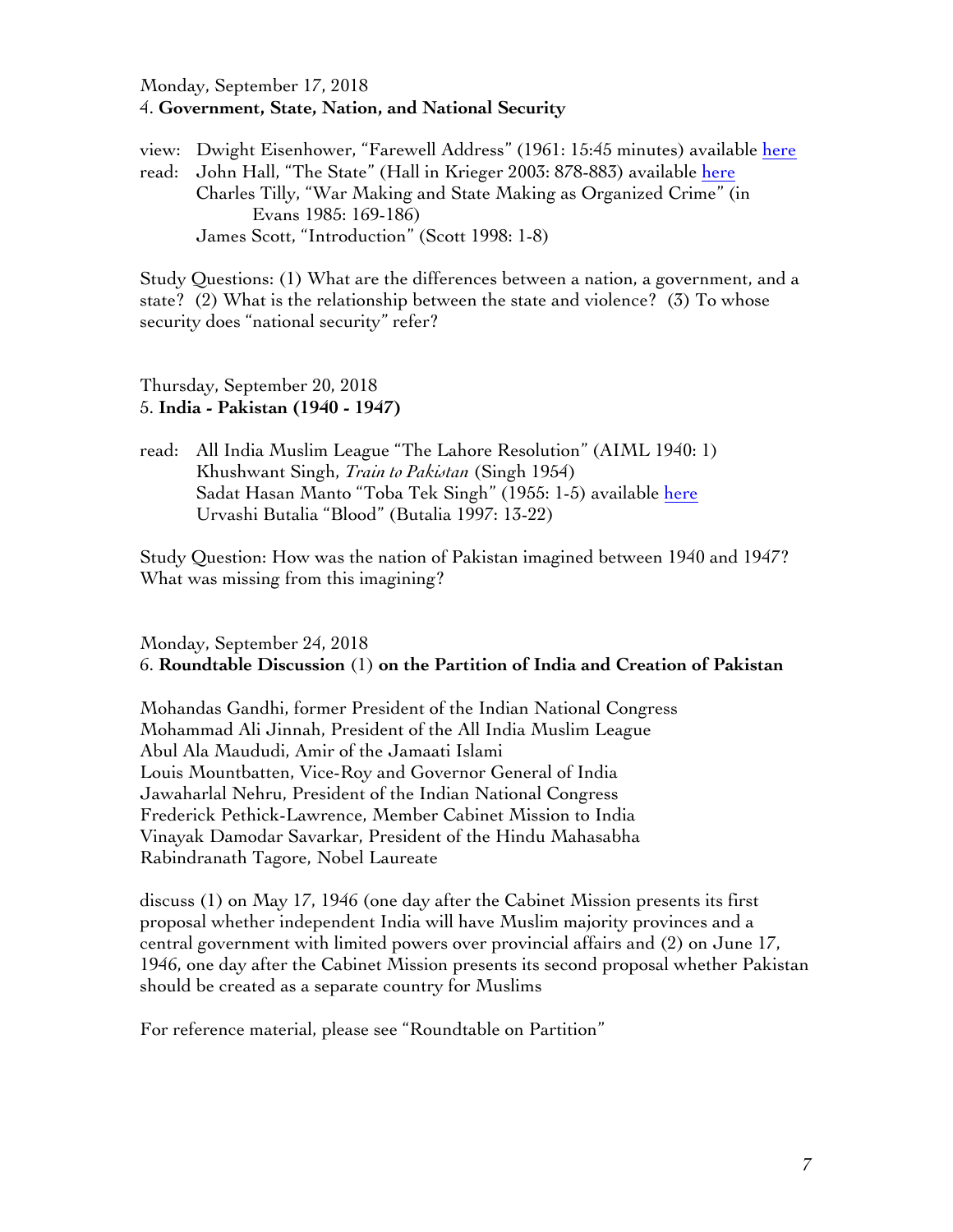#### Thursday, September 27, 2018 7. **U.S. in South Asia during the Cold War (1945 - 1989)**

read: Walter Anderson, "U.S. Foreign Policy Toward South Asia" (Anderson in Rudolph and Rudolph 2008: 77-100) Arthur Rubinoff, "From Indifference to Engagement" (Rubinoff in Rudolph and Rudolph 2008: 169-226) Samuel Huntington, "Praetorianism to Civil Order: The Soldier as Institution Builder" (Huntington 1968: 237-263)

Study Questions: (1) What was the impact of the U.S. government in the politics of South Asia during the Cold War? (2) How did U.S. policy toward South Asia change after the nuclear tests in India and Pakistan?

Monday, October 1 8. **United States - Pakistan (1954 - 1990)**

read: Ayesha Jalal, "Constructing the State" (Jalal 1991: 49-135) Robert McMahon "Paying the Costs, 1954-1957" (McMahon 1994: 189-213) Howard Schaffer and Teresita Schaffer, "Navigating the Pakistan Government: Military and Intelligence" (Schaffer and Schaffer 2011: 51-76)

Study Question: How did the relationship between the governments of Pakistan and the United States since 1954 help to shape the Pakistani state?

#### Thursday, October 4, 2018

#### 9. **Roundtable Discussion** (2) **on the Break-Up of Pakistan and Creation of Bangladesh (1971)**

- read: Rounaq Jahan, "The Disintegration of Pakistan and the Birth of Bangladesh" (Jahan 1972: 185-204)
	- Martha Nicholas and Philip Oldenburg, "Introduction," "The Agony of the Birth of Bangladesh," "Geo-Political Background," and "Language and Culture of Bangladesh" (Nicholas and Oldenburg 1972: 1-16) S. M. Ahsan, report to the Rehman Commission (Ahsan 1971: 1-15)
		- David Dunbar, "Pakistan: The Failure of Political Negotiations" (Dunbar 1972: 444-461)

S. M. Ahsan, Abdul Hameed Khan Bhashani, Zulfikar Ali Bhutto, Archer Blood, Joseph S. Farland, Yahya Khan, Ziaur Rahman, Mujibur Rehman, and Mahbub ul Haq discuss the opening of the National Assembly.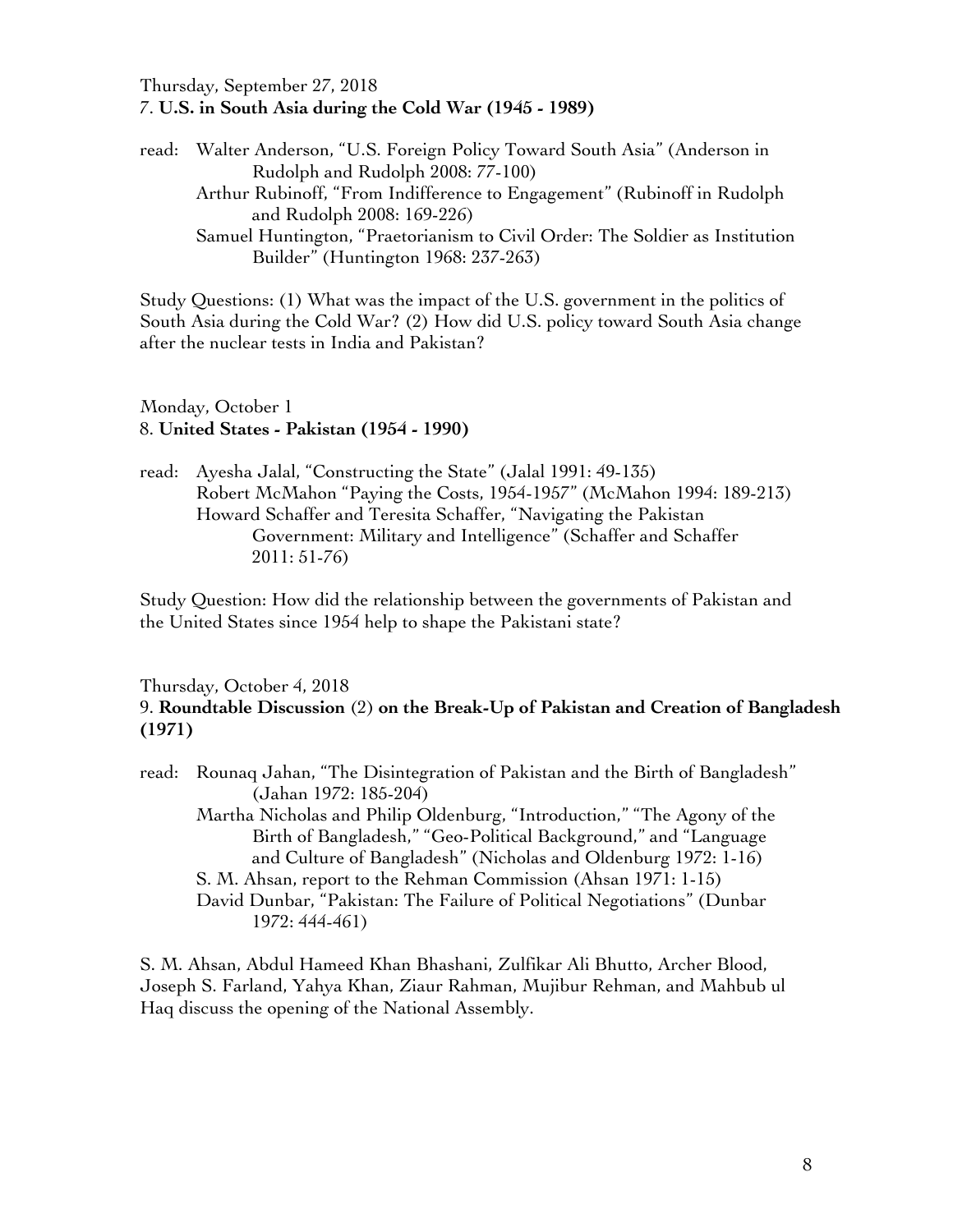## Thursday, October 11, 2018 10. **Research Techniques for Mid-Term Papers and Roundtable Discussions**

Meet with Sarah Moazeni in Clapp 131 (Computing Classroom)

## Monday, October 15, 2018 11. **Soviet Union - Afghanistan - United States - Pakistan (1975 - 1988)**

listen: Elizabeth Arnold, "History of U.S. Policy Towards Afghanistan and Pakistan" (Arnold 2010: 25 minutes)

- read: Bhabani Sen Gupta, "History and Political Traditions: The Monarchy," "Afghanistan as a Republic," and "The State that the Revolution Inherited" (Sen Gupta 1986: 1-40)
	- Barnett Rubin, "Rentier State and Rentier Revolutionaries" (Rubin 1995: 81-106)

Study Questions: (1) How might conflict in Afghanistan beginning in 1978 be understood through a "security dilemma" involving the United States and the Union of Soviet Socialist Republics? (2) Ambassador Oakley claims in the "History of U.S. Policy Towards Afghanistan and Pakistan" report (23:17–23:30) that "True there was blowback, but at that point nobody who had any influence … could foresee the rise of radical Islam. It just wasn't there." At what point was there evidence of religious militancy among the Afghan *mujahadeen*?

## Thursday, October 18, 2018 12. **Roundtable Discussion (3) on Afghanistan - Pakistan (1973 - 1988)**

read: Peter Tomsen, "Cast of Characters" (2011: xxi-xxxviii) view: BBC, "The Phantom Victory" (2007: 3 parts, 55:29, 4:14, 19:39)

Mohammad Zahir Shah, deposed King of Afghanistan Mohammad Daoud, former President of Afghanistan Nur Muhammad Taraki, founder Peoples Democratic Party of Afghanistan Amin Hafizullah, President and Prime Minister of Afghanistan Gulbudin Hikmatyar, Founder Hezbi Islami Zia ul Haq, President and Chief Martial Law Administrator of Pakistan Leonid Brezhnev, Premier of the Union of Soviet Socialist Republics Jimmy Carter, President of the United States Stansfield Turner, Director of the U.S. Central Intelligence Agency Zbigniew Brzezinski, U.S. National Security Advisor

discuss the reasons for the Soviet intervention in Afghanistan on December 25, 1979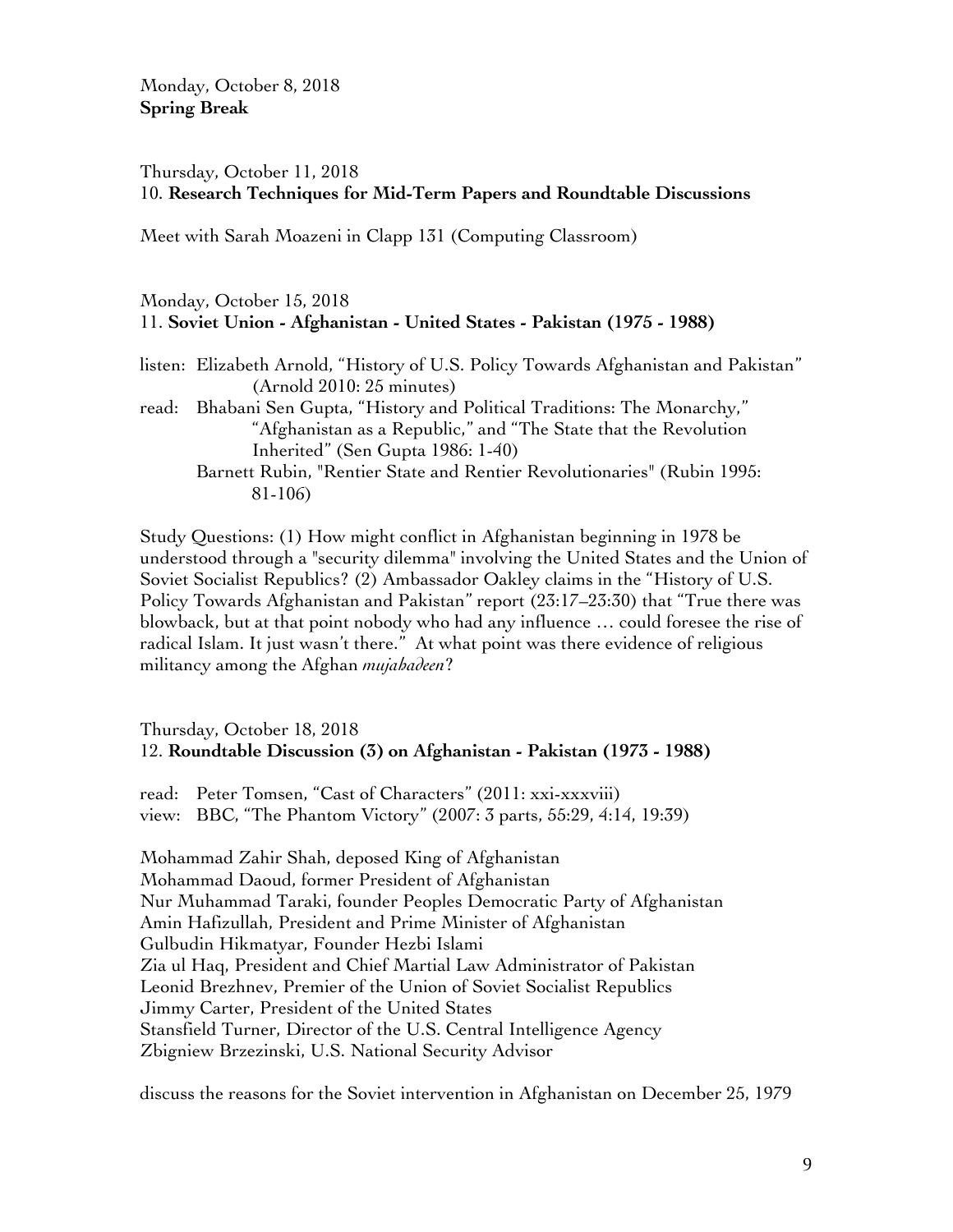Ahmad Shah Masood, Commander of the Northern Alliance Abdullah Yusuf Azam, Mentor of Osama bin Laden Ayman al-Zawahiri, Amir of Al Qaeda Osama bin Laden, Founder of Al Qaeda Burhanuddin Rabbani, Amir of the Jamaat-i-Islamic of Afghanistan Ronald Reagan, President of the United States of American William Casey, Director of the U.S. Central Intelligence Agency Hamid Gul, Director of Inter-Services Intelligence Yuri Andropov, Premier of the Union of Soviet Socialist Republics Charlie Wilson, Republican Congressman from Texas

discuss the rationale for funding and arming the *mujahadeen* since July 3, 1979

Monday, October 22, 2018 13. **United States - Pakistan (1999 - 2018)**

view: Woodrow Wilson Center, "The Quetta Experience" (WWICS 2018: 1 hour 43 minutes) here read: Chalmers Johnson, "Blowback World," (Johnson 2004: 11-28) Mohsin Hamid, *The Reluctant Fundamentalist* (Hamid 2007) David Smith, "Background of the U.S. Pakistan Relationship" (Smith 2018: 20-23) "Is Trump Ready to Dump Pakistan?" (de Luce 2018: 1-11) "Can Trump Dump Pakistan?" (Niaz 2018: 1-2)

Study Questions: What would you say to U.S. President Trump about United States– Pakistan relations if you had his ear for one minute? What would you say to Pakistan Prime Minister Imran Khan about United States–Pakistan relations if you had his ear for one minute?

Thursday, October 25, 2018 14. **United States–Afghanistan (2001 - 2018)**

read: James Dobbins and Carter Malkasian, "Time to Negotiate in Afghanistan" (Dobbins and Malkasian 2015: 53-64) Kosh Sadat and Stan McChrystal "Staying the Course in Afghanistan" (Sadat and McChrystal 2017: 2-8)

Study Questions: What would you say to U.S. President Trump about the United States–Afghanistan if you had his ear for one minute? What would you say to Afghanistan President Ashraf Ghani about the United States–Afghanistan if you had his ear for one minute?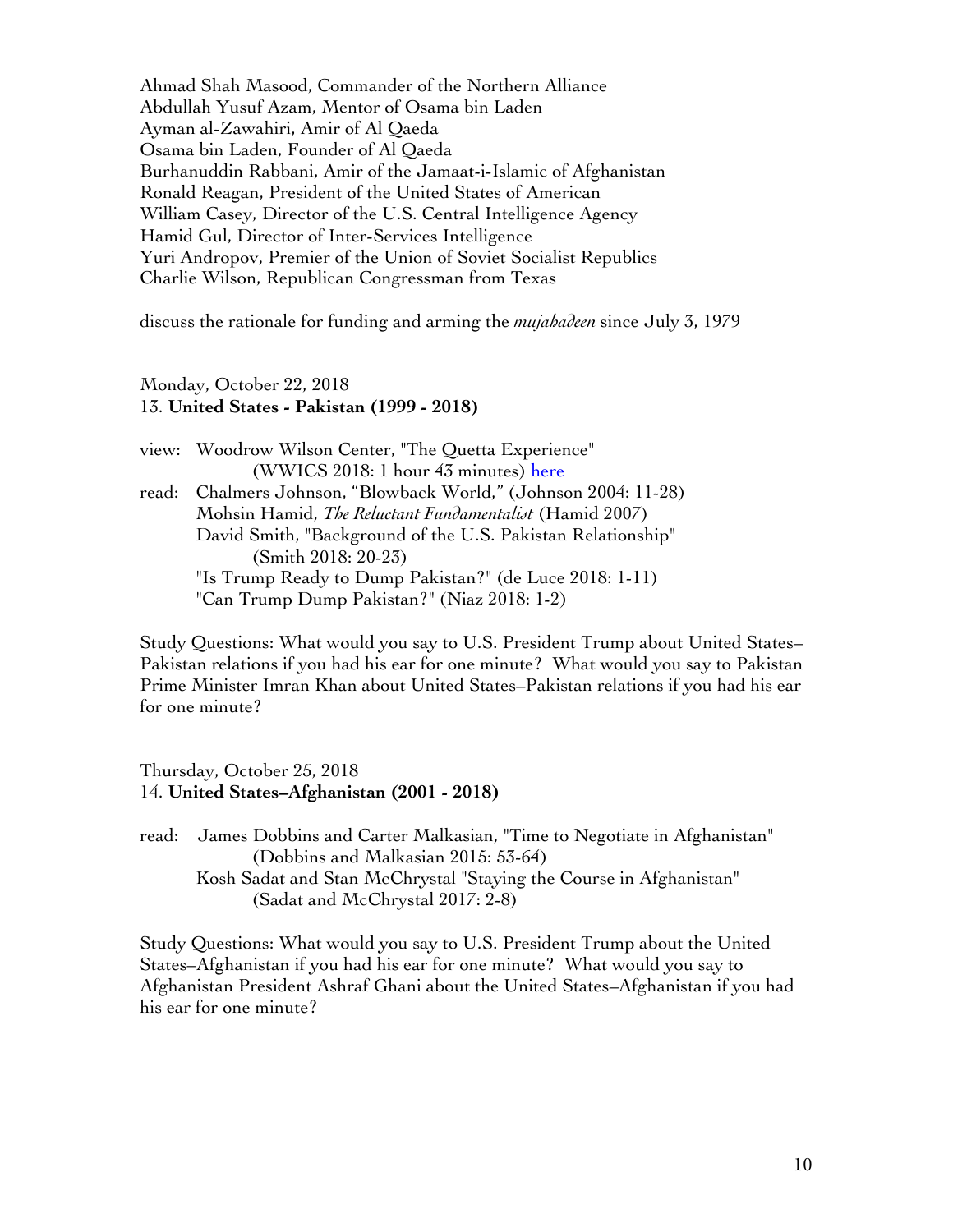#### Monday, October 29, 2018 15. **Pakistan–Afghanistan–United States (2001 - 2018)**

read: Barnett Rubin and Abubakar Siddique, "Resolving the Pakistan-Afghanistan Stalemate" (Rubin and Siddique 2006: 1-18) available here Howard Schaffer and Teresita Schaffer, "Afghanistan" (Schaffer and Schaeffer 2011: 20-22) Austin Long and Joshua Rovner, "Dominoes on the Durand Line?" (Long and Rovner 2011: 1-10) available here Peter Tomsen. "From Victory to Stalemate" (Tomsen 2011: 619-652)

Study Question: What, in your opinion, should be the U.S. policy in Afghanistan and Pakistan?

## Thursday, November 1, 2018 16. **Roundtable Discussion** (4) **on Contemporary Afghanistan (November 2018)**

Abdullah Abdullah, Chief Executive Officer of the Islamic Republic of Afghanistan John Bass, Ambassador of the United States to the Islamic Republic of Afghanistan Robert Corker Jr., Chairman of the Senate Foreign Relations Committee Ashraf Ghani, President of the Islamic Republic of Afghanistan Gulbuddin Hekmatyr, Amir of the Hezb-i-Islami Austin Scott Miller, Lieutentant General, Commander of ISAF Mission Mike Pompeo, U.S. Secretary of State Muhammad Rasul, Amir of the High Council of Afghanistan Islamic Emirate

discuss terms for withdrawal of the North Atlantic Treaty Organization International Security Assistance Force Mission from the Islamic Republic of Afghanistan

Monday, November 5, 2018 17. **Nuclear Security and Proliferation in India and Pakistan**

| view: Robert Wright and George Perkovich, "How I Learned to Stop Worrying and |
|-------------------------------------------------------------------------------|
| Love Nonproliferation," Bloggingheads TV, July 10, 2011 (53)                  |
| minutes) available here                                                       |
| read: Itty Abraham, "Introduction: Nuclear Power and Atomic Publics" (in      |
| Abraham 2009: 1-19)                                                           |
| Jean Dreze and Amartya Sen "Security and Democracy in Nuclear India"          |
| (Dreze and Sen 2002: 275-305)                                                 |
| Zia Mian, "Fevered with Dreams of the Future" (in Abraham 2009: 20-40)        |
| Feroz Hassan Khan, "Nuclear Proliferation Motives" (Khan 2006: 501-517)       |
|                                                                               |
|                                                                               |

Study Questions: How effectiveness is the nuclear non-proliferation regime? In what ways did the detonation of nuclear weapons in 1998 make India more secure? Could the U.S. government have prevented the government of Pakistan from developing a nuclear weapon capacity? If not, why? If so, how and when?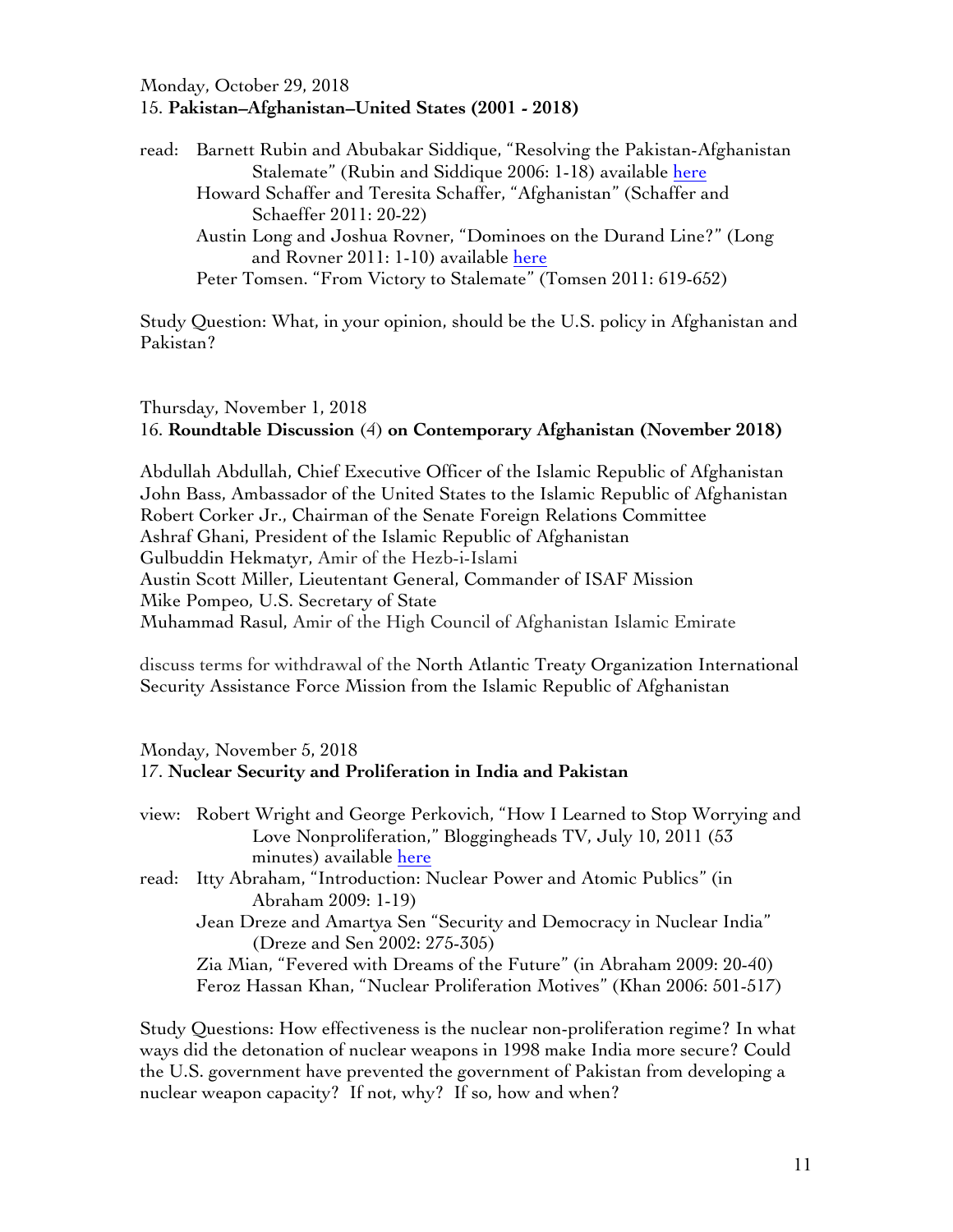Thursday, November 8, 2018 18. **United States–India (1991–2018)**

read: Robert Ayson "Selective Non-Proliferation or Universal Regimes?" (Ayson 2005: 431-437) Bruce Riedel "South Asia's Nuclear Decade" (Riedel 2008: 107-126)

Study Questions: What is the impact of the United States – India Peaceful Atomic Energy Cooperation Act on the nuclear non-proliferation regime? What is the impact of the United States – India Peaceful Atomic Energy Cooperation Act on peace and security in South Asia?

Monday, November 12, 2018 19. **India–Pakistan and the Conflict over Kashmir (1947 - 2018)**

read: Robert Wirsing "Entitlement Issues" and "Strategic Issues" (Wirsing 1998: 9- 59 and 85-109) Dennis Kux, "The India-Pakistan Negotiating Experience" (Kux 2006: 19-48)

Study Questions: (1) Is there credible evidence that the British Indian government conspired with the Indian National Congress to include Kashmir in India? (2) What do past negotiations suggest about future negotiations between India and Pakistan?

#### Thursday, November 15, 2018 20. **Bangladesh–Myanmar: The Rohingya Crisis**

read:Schwirtz, Michael, "For Rohingya, Years of Torture at the Hands of a Neighbor" (Schwirtz 2018) Wade, Francis, "Buddhists in Myanmar are Uniting Behind a Deadly Nationalism" (Wade 2017) United Nations, Human Rights Council, "Report of the Independent International Fact-Finding Mission on Myanmar" (UN HRC 2018)

Study Question: Why has democratization aided genocide in Myanmar?

## Monday, November 19, 2018 21. **Roundtable Discussion** (5) **on Resolution of the Rohingya Crisis**

Aung San Suu Kyi, State Counselor of the Republic of the Union of Myanmar U Win Myint, President of the Republic of the Union of Myanmar U Hau Do Suan, Permanent Representative of Myanmar to the United Nations Sheikh Hasina, Prime Minister of the Peoples Republic of Bangladesh Peter Maurer, President of the International Committee of the Red Cross Ataullah Abu Ammar Jununi, Commander of the Arakan Rohingya Salvation Army Kofi Annan, former Secretary General of the United Nations discuss how to resolve the Rohingya Crisis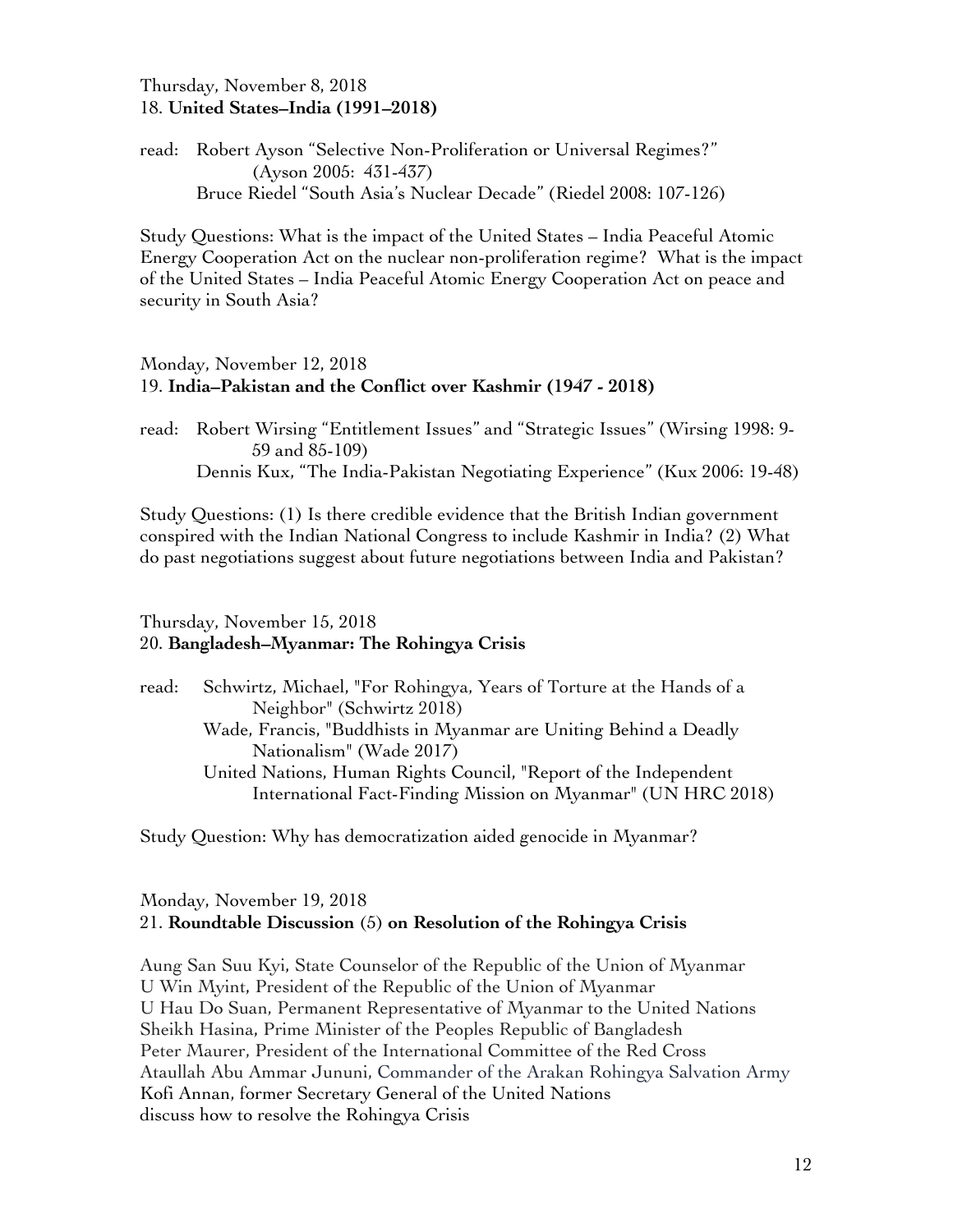Thursday, November 22, 2018 **No Classes - Thanksgiving Break**

Monday, November 26, 2018 22. **Research Techniques for Final Papers** 

Meet with Sarah Moazeni at Clapp 131 (Computing Classroom)

Thursday, November 29, 2018 23. **India–China Relations (1949 - 2018)**

- read: Prem Shankar Jha, "China–India Relations under Modi: Playing with Fire," (Jha 2017: 158-171)
	- Ellen Bork, "Caught in the Middle: India, China, and Tibet," (Bork 2015: 52- 58)
	- Debalina Ghoshal, "Pakistan's Missile Tracking System from China: What it Means for India," (Ghosal 2018: 4)
	- Dhruva Jaishankar, "Review of David Brewster, ed., *India and China at Sea: Competition for Naval Dominance in the Indian Ocean*, *Contemporary Southeast*  Asia" (Jaishankar 2018: 346-348)
	- Alastair Lamb, "Review of Bertil Lintner, *China's India War: Collision Course on the Roof of the World*" (Lamb 2018: 965-966)
	- Frank O'Donnell, "Stabilizing Sino-Indian Security Relations: Managing Strategic Rivalry After Doklam," (O'Donnell 2018)

Study Question: Can China-India differences can be managed or will they lead to further conflict?

Monday, December 3, 2018 24. **India–Nepal and India–Bhutan (1950 - 2018)**

read: Barbara Crossette "Indira Gandhi's Legacy" (Crossette 2008 36-44) Rajesh Kharat "Bhutan's Security Scenario" (Kharat 2004 171-185) Manish Dabhade and Harsh Pant "Coping with Challenges to Sovereignty: Sino-Indian Rivalry and Nepal's Foreign Policy" (Dabhade and Pant 2004: 157-169)

Study Question: Why does the Indian state have such different relations with its two small Himalayan neighbors?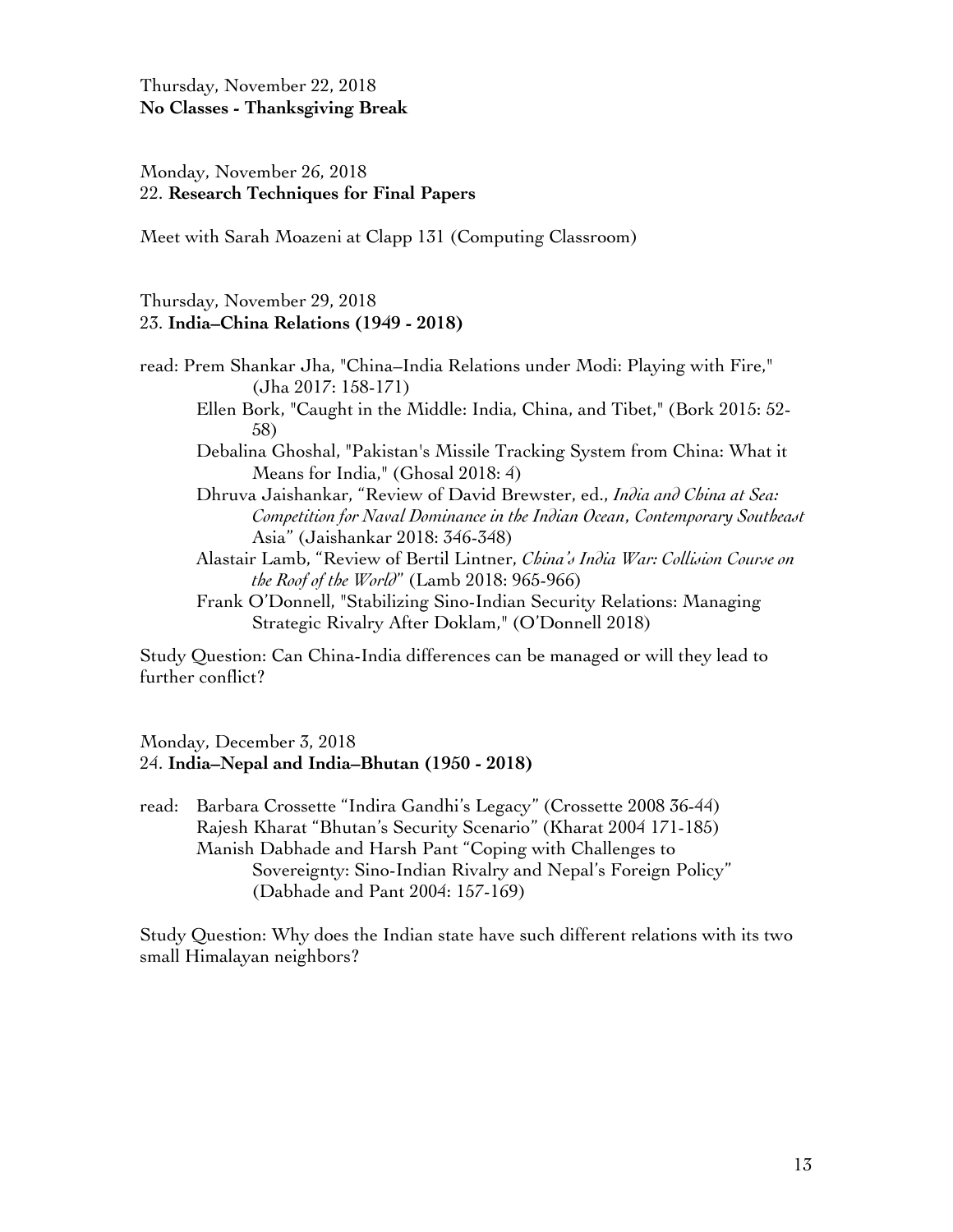### Thursday, December 6, 2018 25. **Silk Road Economic Belt and 21st Century Maritime Silk Road in South Asia**

Read: Blanchard, Jean-Marc, "Probing China's Twenty-First-Century Maritime Silk Road Initiative (MSRI): An Examination of MSRI Narratives" (Blanchard 2017: 246–268)

Study Question: In what way is the discourse about the Maritime Silk Road Initiative more important than its physical infrastructure?

Monday, December 10, 2018 26. **India–Sri Lanka (1987 - 2018)**

read: Rajiv Gandhi and J. R. Jayawardene "Indo-Lanka Peace Accord" (1987: 1-7) available here International Crisis Group, "India and Sri Lanka after the LTTE" (ICG 2011: 1-43)

Study Question: Why did the government of India intervene in the Sri Lankan conflict?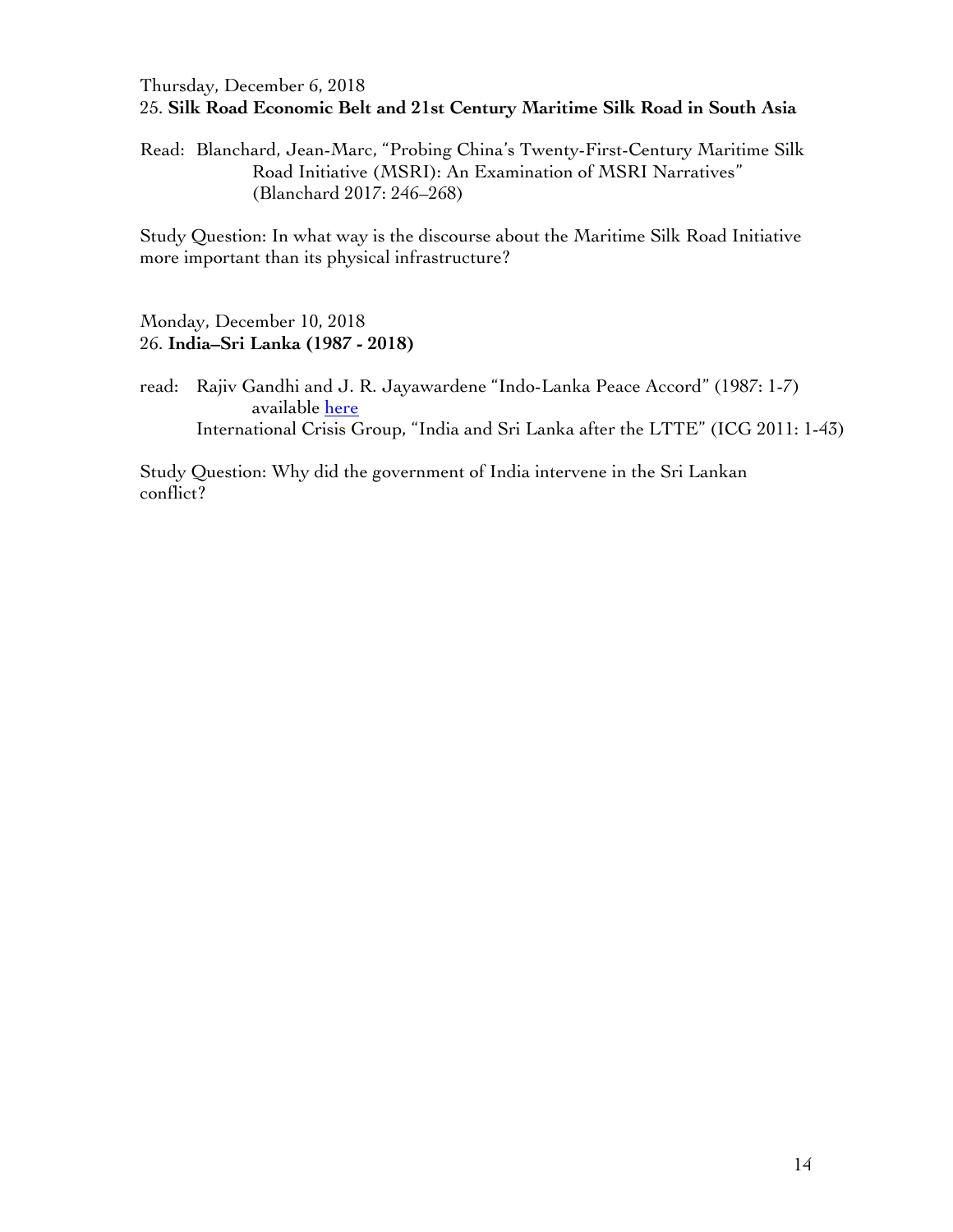#### **Bibliography**

- Abraham, Itty, ed., *South Asian Cultures of the Bomb: Atomic Publics and the State in India and Pakistan*, Bloomington: Indiana University Press, 2009
- Ahmed, Eqbal, "Stories My Country Told Me" (video) Princeton: Films for the Humanities and Sciences, 2000
- Alston, Philip, "Report of the Special Rapporteur on Extrajudicial, Summary or Arbitrary Executions," New York: United Nations, Human Rights Council, A/HRC/14/24/Add.6, May 28, 2010
- Ayres, Alyssa, and C. Raja Mohan, eds., *Power Realignments in Asia: China, India, and the United States*, New Delhi: Observer Research Foundation, 2009
- Ayson, Robert, "Selective Non-Proliferation or Universal Regimes?" *Australian Journal of International Affairs*, 59: 4, (December 2005), 431-437
- Blanchard, Jean-Marc, "Probing China's Twenty-First-Century Maritime Silk Road Initiative (MSRI): An Examination of MSRI Narratives," Geopolitics, 22: 2, (2017) 246–268
- Bork, Ellen, "Caught in the Middle: India, China, and Tibet," *World Affairs*, (May-June 2015) 52-58
- Chellaney, Brahma, *Asia Juggernaut: The Rise of China, India, and Japan*, New York: HarperCollins, 2006
- Crossette, Barbara, "Indira Gandhi's Legacy" *World Policy Journal*, (Spring 2008), 25: 1, 36-44
- Dreze, Jean, and Amartya Sen, *India: Development and Participation*, New York: Oxford University Press, 2002
- Dunbar, David, "Pakistan: The Failure of Political Negotiations" *Asian Survey*, 12, 5, (May 1972), 444-461
- Evans, Peter, Dietrich Rueschemeyer, and Theda Skocpol, eds., *Bringing the State Back In*, New York: Cambridge University Press, 1985
- Fitzgerald, Paul, and Elizabeth Gould, *Invisible History: Afghanistan's Untold Story*, San Francisco: City Lights Books, 2009

Frantz, Douglas, and Catherine Collins, *The Man from Pakistan: The True Story of the World's Most Dangerous Nuclear Smuggler*, New York: Hachette Book Group, 2008

- Gandhi, Rajiv, and J. R. Jayawardene, "Indo-Lanka Peace Accord" July 29, 1987
- Goldschmidt, Pierre, "Concrete Steps to Improve the Nonproliferation Regime" Washington DC: Carnegie Endowment for International Peace, 2009
- Ghoshal, Debalina, "Pakistan's Missile Tracking System from China: What it Means for India," *Military Technology*, (October 2018), 4
- Gul, Imtiaz, *The Most Dangerous Place: Pakistan's Lawless Frontier*, New York: Penguin, 2011
- Haas, Ernst, "What is Nationalism and Why Should We Study it?" *International Organization*, 40: 3, (June 1986), 707-744.
- Hamid, Mohsin, *The Reluctant Fundamentalist*, Orlando: Harcourt, 2007
- Hussain, Zahid, *Frontline Pakistan: The Struggle with Militant Islam*, New York: Columbia University Press, 2007.
- Hutchinson, John, and Anthony Smith, eds., *Nationalism*, New York: Oxford University Press, 1994
- Ignatief, David, *Bloodmoney*, New York: W.W. Norton, 2011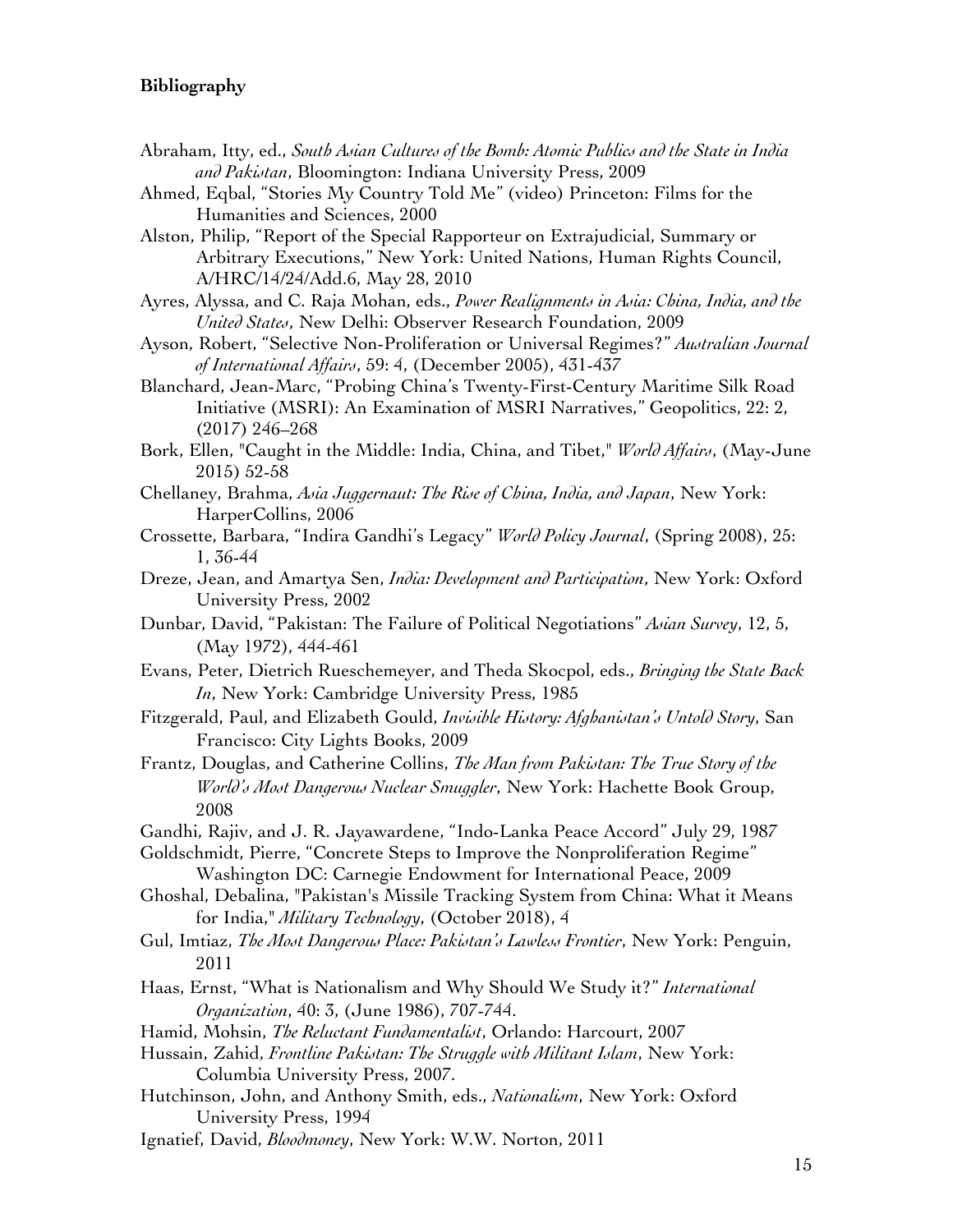- Jahan, Rounaq, *Pakistan: Failure in National Integration*, New York: Columbia University Press, 1972
- Jaishankar, Dhruva, review of David Brewster, ed., *India and China at Sea: Competition for Naval Dominance in the Indian Ocean*, *Contemporary Southeast Asia: A Journal of International and Strategic Affairs*, 40: 2, (August 2018) 346-348
- Jalal, Ayesha, "Conjuring Pakistan: History as Official Imagination," *International Journal of Middle East Studies*, 27, 1995, 73-89
- Jalal, Ayesha, *Democracy and Authoritarianism in South Asia: A Comparative and Historical Perspective*, Cambridge: Cambridge University Press, 1995
- Jalal, Ayesha, *The State of Martial Law: The Origins of Pakistan's Political Economy of Defence*, New York: Oxford, 1990
- Jayaraman, T. "Indo-US Nuclear Accord: Implications for Peace and Security in South Asia," *Economic and Political Weekly*, March 25, 2006
- Jha, Prem Shankar, "China–India Relations under Modi: Playing with Fire," *China Report* 53: 2 (2017): 158-171
- Johnson, Chalmers, *Dismantling the Empire: America's Last Best Hope*, New York: Metropolitan Books, 2010
- Kharat, Rajesh, "Bhutan's Security Scenario" *Contemporary South Asia*, 13: 2, (June 2004), 171-185
- Kux, Dennis, *India-Pakistan Negotiations: Is Past Still Prologue?*, Washington DC: U.S. Institute of Peace, 2006
- Kux, Dennis, *The United States and Pakistan, 1947-2000: Disenchanted Allies*, Washington DC: Wilson Woodrow International Center for Scholars and Baltimore: Johns Hopkins University Press, 2001
- Lamb, Alastair, review of Bertil Lintner, *China's India War: Collision Course on the Roof of the World*, *International Affairs,* 94: 4, (2018), 965-966.
- Levy, Adrian, and Catherine Scott-Clark, *Nuclear Deception: The Dangerous Relationship between the United States and Pakistan*, New York: Walker and Company, 2008.
- Long, Austin, and Joshua Rovner, "Dominoes on the Durrand Line" Washington DC: Cato Institute, Foreign Policy Briefing 92, June 14, 2011
- Nawaz, Shuja, *Crossed Swords: Pakistan, Its Army, and the Wars Within*, Karachi: Oxford University Press, 2008
- Nicholas, Martha, and Philip Oldenburg, *Bangladesh: The Birth of a Nation*, Madras: M. Seshachalam and Company, 1972
- O'Donnell, Frank, "Stabilizing Sino-Indian Security Relations: Managing Strategic Rivalry After Doklam," Carnegie-Tsinghua Center for Global Policy (June 2018)
- Riedel, Bruce, "South Asia's Nuclear Decade" *Survival*, 50: 2, (April-May 2008), 107- 126
- Rubin, Barnett, *The Fragmentation of Afghanistan: State Formation and Collapse in the International System*, New Haven: Yale University Press, (1995), 2002
- Rubin, Barnett, and Abubakar Siddique, "Resolving the Pakistan-Afghanistan Stalemate," Washington DC: U.S. Institute of Peace, 2006
- Rudolph, Lloyd, and Susanne Hoeber Rudolph, *Making U.S. Foreign Policy Toward South Asia: Regional Imperatives and the Imperial Presidency*, Bloomington: Indiana University Press, 2008
- Sagan, Scott, ed., *Inside Nuclear South Asia*, Stanford: Stanford University Press, 2005
- Scott, James, *Seeing Like a State: How Certain Schemes to Improve the Human Condition Have Failed*, New Haven: Yale University Press, 1998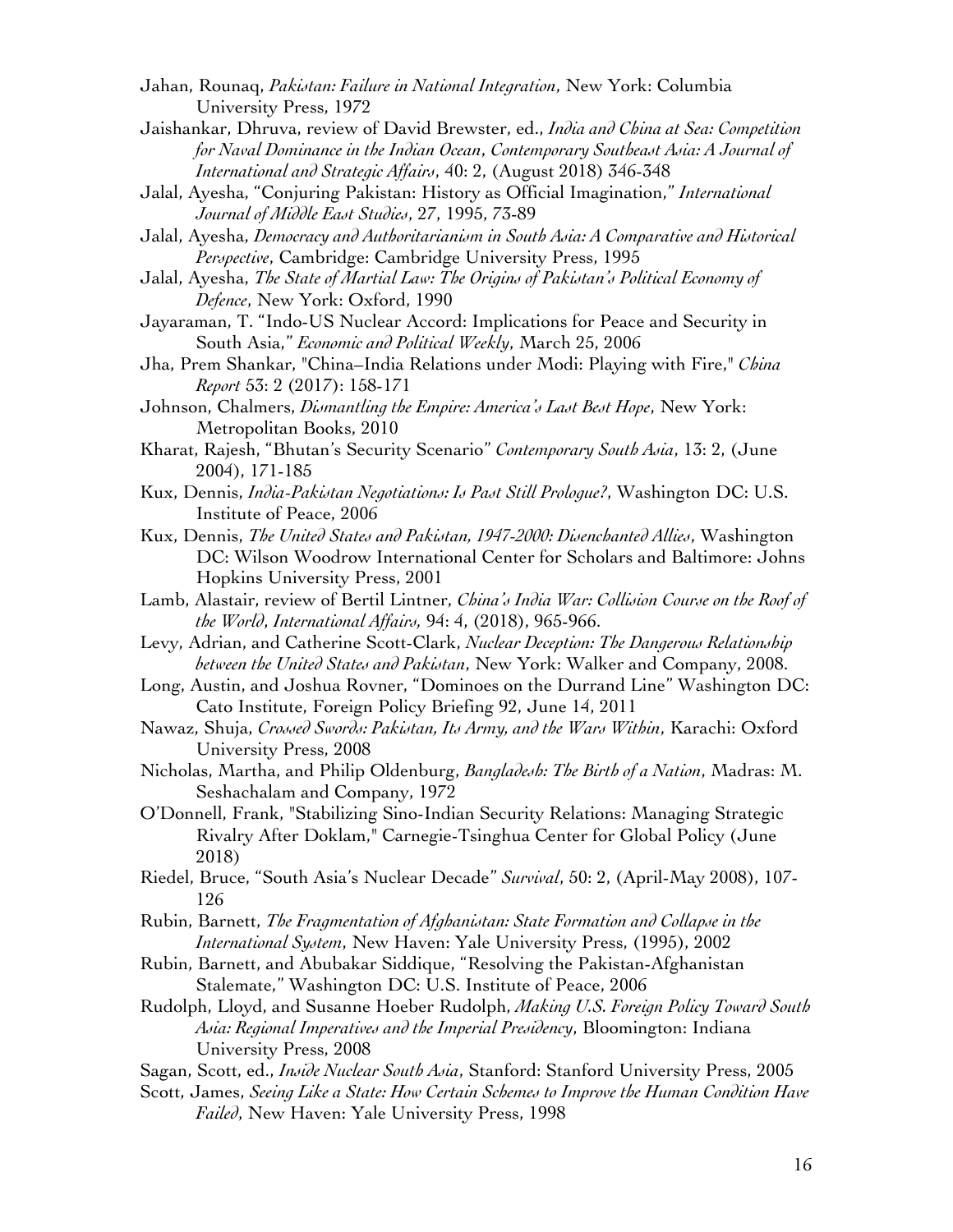- Sen Gupta, Bhabani, *Afghanistan: Politics, Economics, and Society: Revolution, Resistance, Intervention*, Boulder: Lynne Rienner, 1986
- Schaffer, Howard, and Teresita Schaffer, *How Pakistan Negotiates with the United States: Riding the Rollercoaster*, Washington: U.S. Institute of Peace Press, 2011
- Shahzad, Syed Saleem, *Inside Al-Qaeda and the Taliban: Beyond bin Laden and 9/11*, London: Pluto Press, 2011
- Singh, Khushwant, *Train to Pakistan*, New York: Grove Press, (1956), 1990.
- Schwirtz, Michael, "For Rohingya, Years of Torture at the Hands of a Neighbor" *The New York Times*, August 24, 2018
- Tagore, Rabindranath, *On Nationalism*, London: MacMillan, 1917
- Tilly, Charles, "War Making and State Making as Organized Crime" in Peter Evans, Dietrich Rueschmeyer, and Theda Skocpol, eds., *Bringing the State Back In*, New York: Cambridge University Press, 1985, 169-186
- Tomsen, Peter, *The Afghanistan Wars: Messianic Terrorism, Tribal Conflicts, and the Failure of Great Powers*, New York: Public Affairs, 2011
- United Nations, Human Rights Council, "Report of the Independent International Fact-Finding Mission on Myanmar," August 24, 2018
- United States Congress, "United States and India Nuclear Cooperation Promotion Act of 2006," 2006
- Wade, Francis, "Buddhists in Myanmar are Uniting Behind a Deadly Nationalism" *The Nation*, September 15, 2017
- Weaver, Mary Anne, *Pakistan: Deep Inside the World's Most Frightening State*, New York: Farrar, Strauss, and Giroux, (2002), 2010
- Wirsing, Robert, *India, Pakistan, and the Kashmir Dispute: On Regional Conflict and Its Resolution*, New York: St. Martin's Press, (1994) 1998
- Wirsing, Robert, *Kashmir: In the Shadow of War: Regional Rivalries in a Nuclear Age*, Armonk: M. E. Sharp, 2003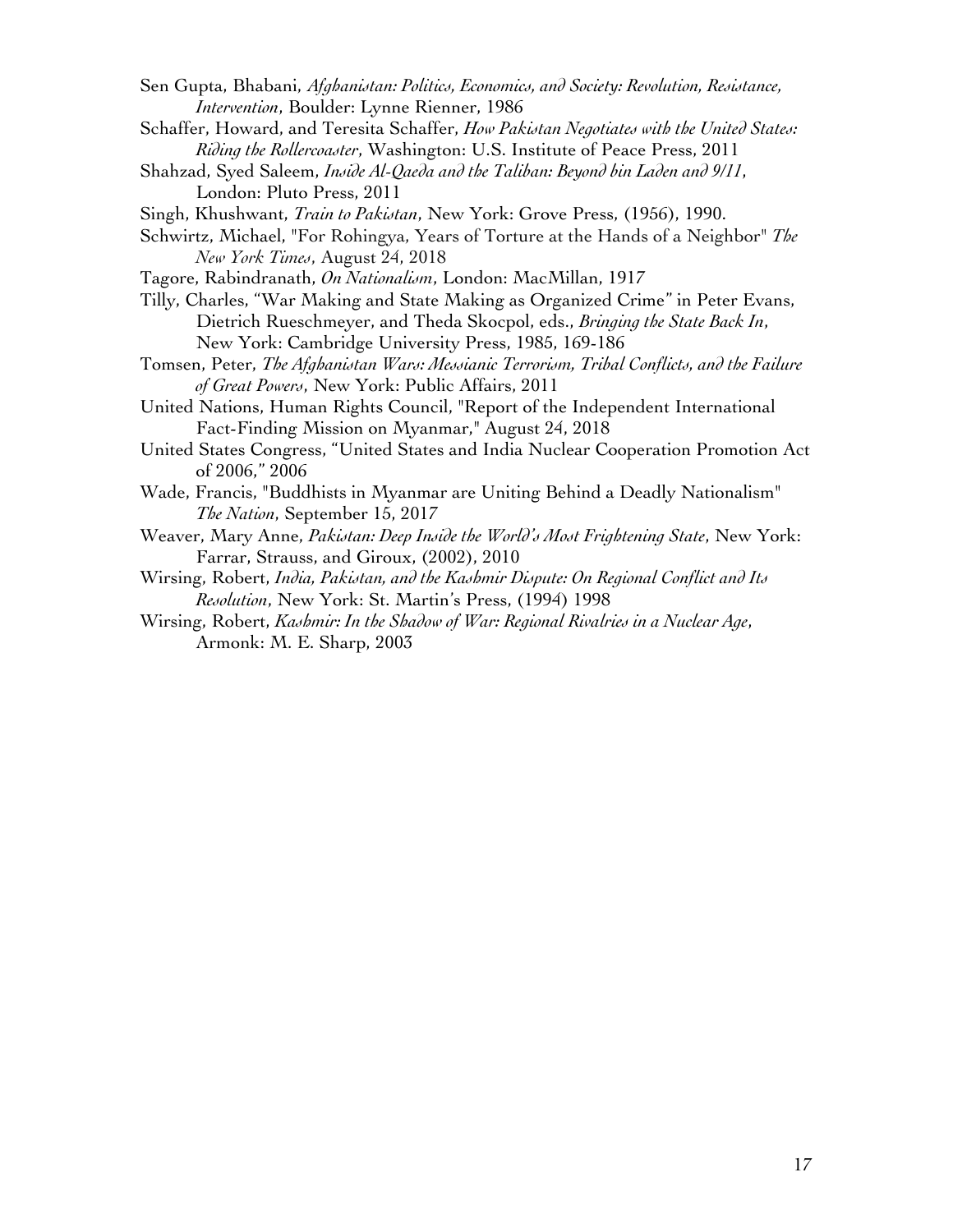#### Guideline for Final Papers

Please use the following five-point approach.

1. Articulate a question.

The most important and often most difficult task in designing a good paper is casting a good net – asking a question that will be productive. It is not sufficient to pose a question the answer to which is information. Avoid questions that can be answered with raw facts or political histories. A potentially fruitful question is usually articulated as a puzzle.

2. Explain briefly why that question is important to the international relations of South Asia.

In the face of the literature, or in the face of common sense, briefly explain why the puzzle demands an answer.

3. Defend briefly a strategy for addressing that question.

Different questions demand different approaches. A case study can answer some questions. Other questions might be better answered with comparative analysis. Some require interpretive approaches. Some require statistical analysis. Explain briefly what your approach can deliver.

4. Apply that strategy.

Most of your paper should be devoted to applying your chosen strategy. Having done the difficult work of framing a question and devising a strategy for addressing it, this should unfold comfortably.

5. Draw conclusions.

In your conclusion, state forcefully what you established. Avoid the temptations to speculate on the future or to introduce new variables.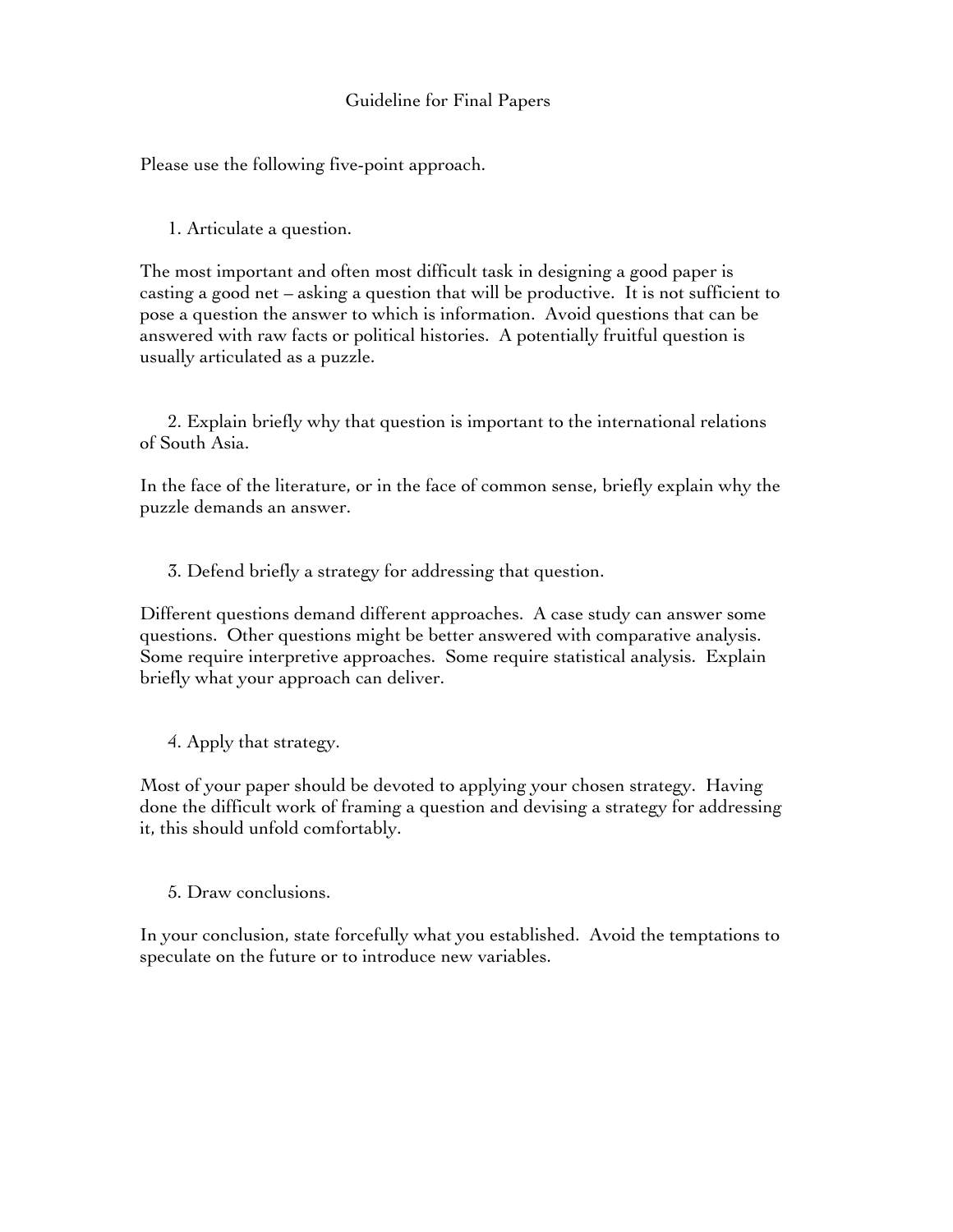#### Advice and Stylistic Considerations for Final Papers

Focus. Your argument is likely to be more compelling, defensible, interesting, strong, and otherwise valuable, the narrower it is.

Be succinct. Write lengthier rough drafts. Then eliminate the non-essential.

At the end of the paper, give a word count in parentheses (e.g., 3,202 words).

In your introduction, tell your reader your question, your position, and your trajectory. Your reader should not be made to feel that she does not know where you are taking her.

Encapsulate in the first sentence of each paragraph its main contribution.

Check your grammar; edit thoroughly; proof read carefully.

Avoid lists. Write prose. Avoid known metaphors. Do not use contractions.

Avoid first person claims. A sentence such as "I believe that international security forces in Afghanistan cannot gain the support of the people of Afghanistan" causes the reader to divide her attention between the authority of the writer and the claim being advanced. (e.g., Your reader may think "That's an interesting claim. But I wonder why she believes that.") Stating a claim directly usually gives it more credibility.

Distinguish between countries, states, political regimes, and governments and between nations, communities, and classes. A country is not an actor. Thus, a claim such as "India has preferred social equality to economic growth" leaves the reader wondering if this refers to the administrative apparatus (the state), the particular system of recruitment into that apparatus (e.g., elections, i.e., the political regime), or a particular government (e.g., the Indian National Congress). Distinguish between nations and states. A nation is a community that believes that it shares some mixture of cultural, ethnic, historical, linguistic, religious, or other identities.

Use one of the formats described on the attached citation format hand-out.

Double-space. Do not use one and one half-space formats.

Give complete phrases (e.g., non-governmental organizations) before using acronyms (e.g., NGOs). Do not capitalize common nouns.

Paginate.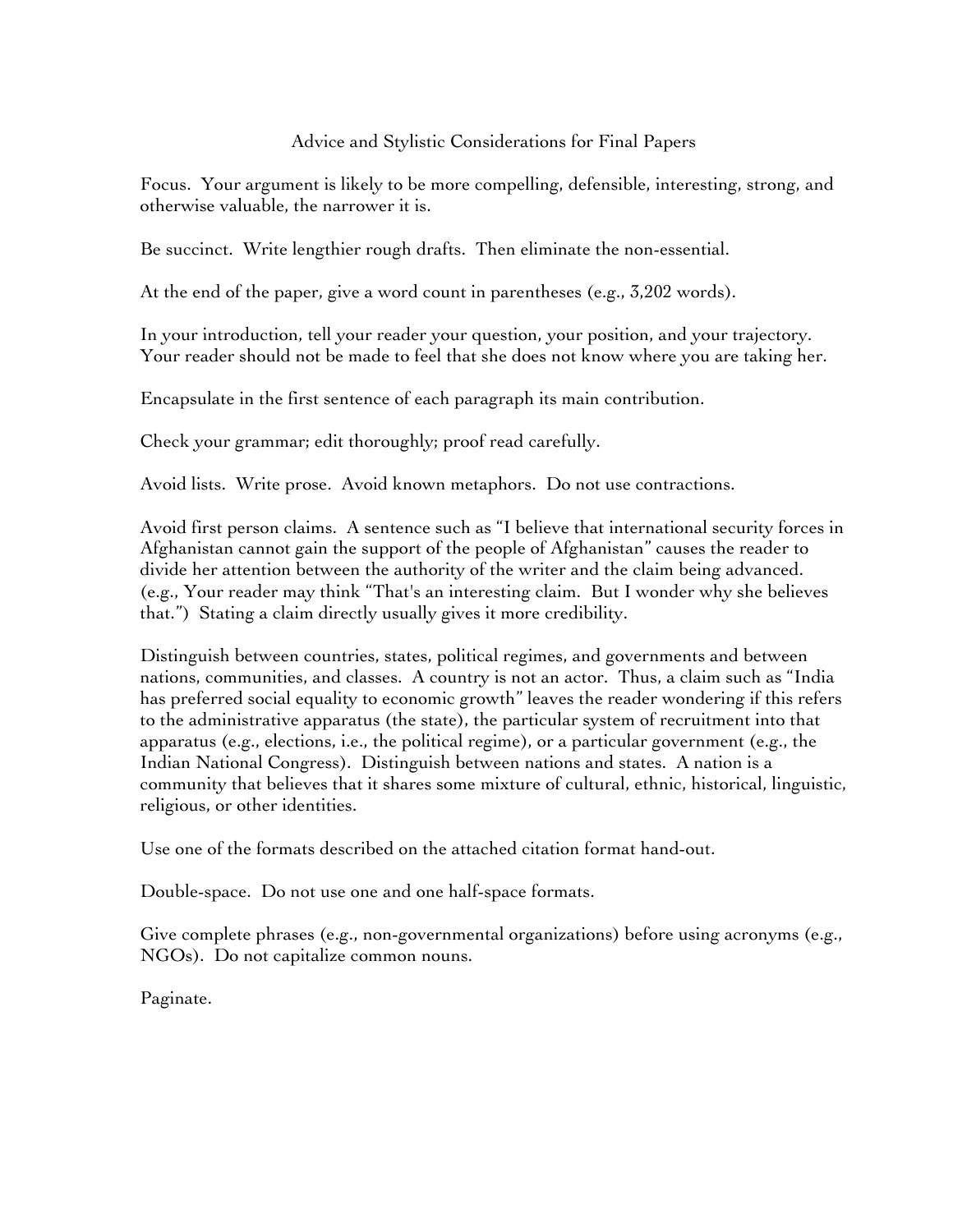### Citation and Bibliography Formats

To represent another's ideas as your own, even if paraphrasing is plagiarism.

Carefully citing your sources protects you and impresses your reader with the research and authority that you bring to your subject. Please use one of the following citation formats in your papers. At the conclusion of a sentence, which reflects or reports someone else's opinion or information, either use an in-text citation or a footnote.

(1.) An in-text citation gives the author's last name, year of publication, and page, in parentheses. (Author year: page). Then, in an attached bibliography, each source is given like this:

Last Name, First name, year, *Title of Book*, Place of Publication: Publisher.

- Last Name, First name, month year, "article title," *Title of Periodical*, (Volume: Number).
- Last Name, First name, year, "chapter title," in *Title of Edited Book*, First and Last Name of Editor, ed., Place of Publication: Publisher.

For example:

Kerala's performance in economic and human development owes much to its religious diversity and its tradition of matrilineal property inheritance. (Drèze and Sen 1995: 200)

Then, in your bibliography, give the full citation, like this:

Drèze, Jean, and Amartya Sen, 1995, *India: Economic Opportunity and Social Opportunity*, Delhi: Oxford University Press.

Following the in-text citation format, articles in periodicals or chapters in books should be listed in your bibliography like so:

- McQueen, Cheryl, January 1992, "Pakistan: A Bold Agenda for Economic Reform," *Business America*, (113: 1).
- Kemal, A. R., 1991, "Privatisation: The Experience of Pakistan," in V. Kanesalingam, ed., *Privatisation: Trends and Experiences in South Asia*, New Delhi: MacMillan India.
- (2) A footnote refers your reader to a complete citation at the bottom of the page.